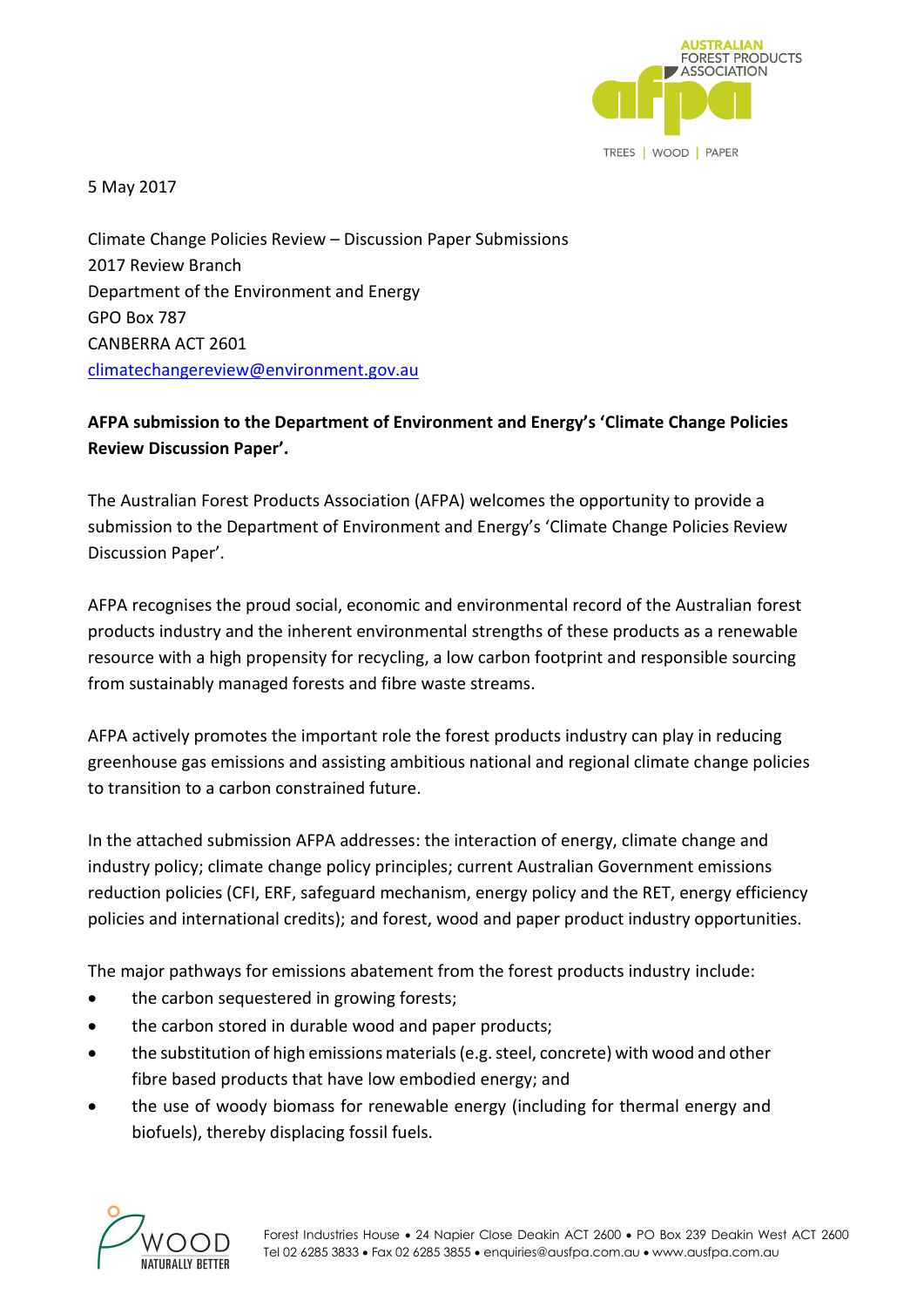*AFPA urges the Government to incorporate these emission abatement opportunities in future climate change, industry and energy policy reforms to better capture their benefits and incentivise the providers of the emissions abatement.*

The Senior Policy Manager dealing with this matter in AFPA is Mr Gavin Matthew on (02) 6285 3833 or [gavin.matthew@ausfpa.com.au](mailto:gavin.matthew@ausfpa.com.au)

Yours sincerely

5

**Ross Hampton Chief Executive Officer**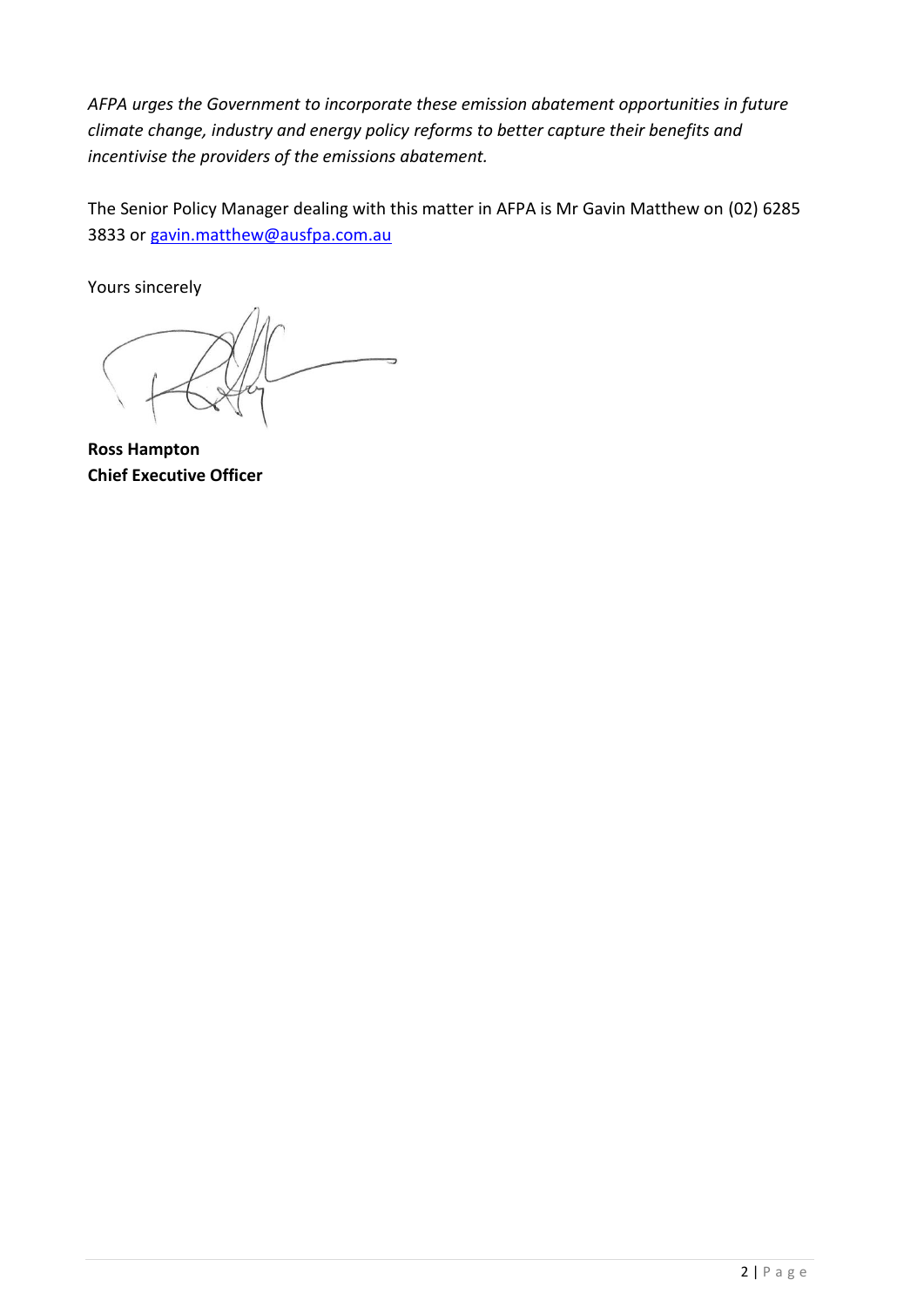

# **AFPA SUBMISSION TO THE DEPARTMENT OF ENVIRONMENT AND ENERGY'S 'CLIMATE CHANGE POLICIES REVIEW DISCUSSION PAPER'.**

The Australian Forest Products Association (AFPA) welcomes the opportunity to provide a submission to the Department of Environment and Energy's 'Climate Change Policies Review Discussion Paper'.

AFPA is the peak national industry body representing the Australian forest, wood and paper products industry's interests to governments, the general public and other stakeholders on matters relating to the sustainable development and use of Australia's forests and associated manufacturing and marketing of wood and paper products in Australia.

The forest, wood and paper products industry is Australia's 6th largest manufacturing industry with an annual turnover of \$20 billion. It contributes around 0.6% to Australia's gross domestic product and 6.7% of manufacturing output.

Trees are a sustainable biological resource that produce renewable wood and paper products including the development of new and innovative products such as biomaterials, biochemicals and bioenergy. They also provide a range of environmental benefits, including the carbon stored over time in the growing forests and harvested products. In addition, relative to alternative materials such as steel, aluminium and concrete, wood products have very low embodied energy, with very low fossil fuel energy inputs used in their production.

AFPA recognises the proud social, economic and environmental record of the Australian forest products industry and the inherent environmental strengths of these products as a renewable resource with a high propensity for recycling, a low carbon footprint and responsible sourcing from sustainably managed forests and fibre waste streams. AFPA actively promotes the important role the forest products industry can play in reducing greenhouse gas emissions and assisting ambitious national and regional climate change policies to transition to a carbon constrained future.

The significant potential for the forestry and forest products industry to contribute to climate change mitigation was acknowledged in the 4th assessment report of the International Panel on Climate Change (IPCC), which stated:

*A sustainable forest management strategy aimed at maintaining or increasing forest carbon stocks, while producing an annual sustained yield of timber, fibre or energy from the forest, will generate the largest sustained mitigation benefit.*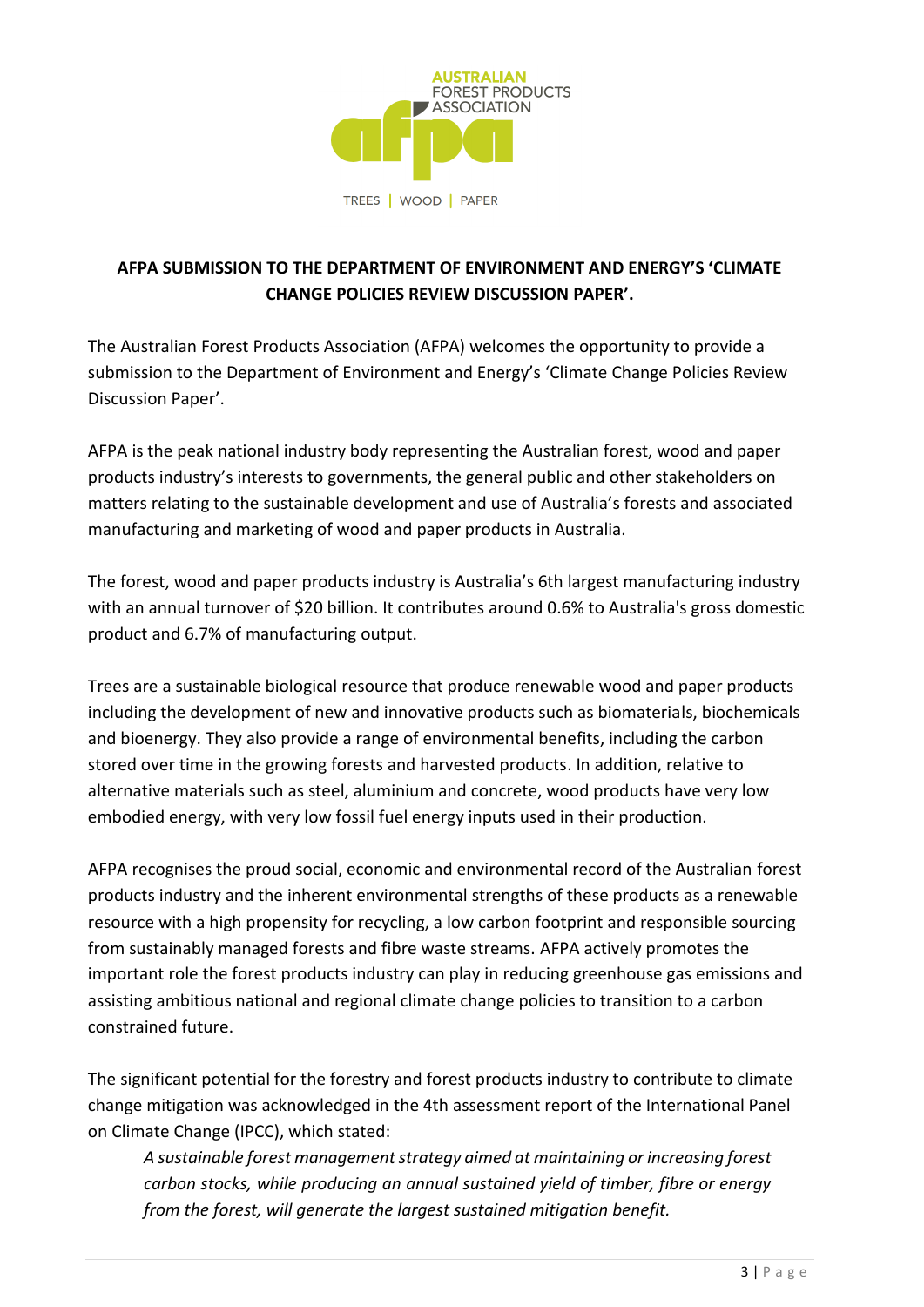The major pathways for emissions abatement from the forest products industry include:

- the carbon sequestered in growing forests;
- the carbon stored in durable wood and paper products;
- the substitution of high emissions materials (e.g. steel, concrete) with wood and other fibre based products that have low embodied energy; and
- the use of woody biomass for renewable energy (including for thermal energy and biofuels), thereby displacing fossil fuels.

*AFPA urges the Government to incorporate these emission abatement opportunities in future climate change, industry and energy policy reforms to better capture their benefits and incentivise the providers of the emissions abatement.*

### **1.** *INTERACTION OF ENERGY/CLIMATE CHANGE/INDUSTRY POLICY*

The energy sustainability policy debate is based on three issues – energy security, energy equity, and environmental sustainability. Balancing these three goals constitute a difficult policy development 'trilemma', with complex links between public and private sectors, governments and regulators, economic and social aspects, national resources (both renewable and fossil based), and environmental concerns.

Processors and manufacturers of wood, paper and engineered wood products are significant energy users. These industries, like much of the manufacturing sector, have experienced low price rises for their products for many years and increasing quality and performance demands. While the industry has been able to contain costs through increased efficiency and scale and competitive sourcing of raw material inputs, it is unable to control the costs of inputs, including energy and energy distribution.

Delivering policy reform which addresses energy security, provides ongoing access to affordable energy, and the transition to low emission energy is a 'wicked' problem and one that will need balanced and effective reform of energy, climate change and industry policy.

*AFPA supports a policy environment that delivers least-cost, environmentally effective and equitable outcomes for Australia. The policy framework needs to be stable, predictable and avoid complexity to help minimise investment uncertainty, and not expose Australian export and import competing industries to costs not faced by their competitors in other countries.*

### *2. CLIMATE CHANGE POLICY PRINCIPLES*

In a perfect market, a price (or cost) on carbon emissions should encourage substitution for low emissions products such as timber, paper, bio-products and renewable energy. However, the design of climate policies can be difficult given the existence of 'imperfect markets' with carbon leakage – that is, a decrease in domestic competitiveness, and an increase in imports and emissions from overseas products without a comparable carbon cost.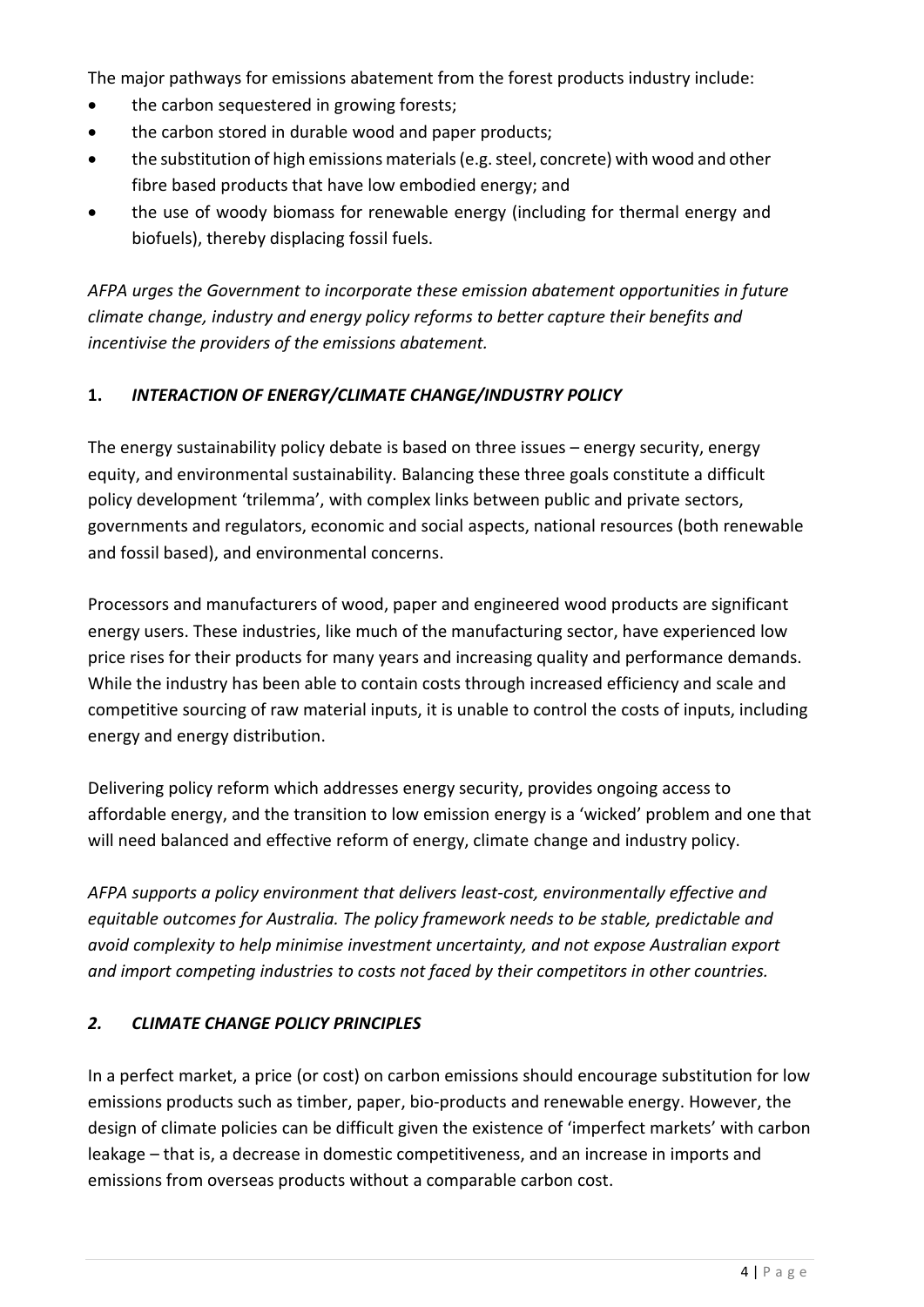Climate change policies with their associated costs and/or incentives must be complementary and not overlap (such as the potential interactions between an Emissions Trading Scheme (ETS) and a Renewable Energy Target (RET)). Complementarity of, and equity between, existing National and State policies must also be addressed when any new policy or policy reforms are considered.

*AFPA supports climate change policy mechanisms, whether a voluntary auction system such as the Emissions Reduction Fund (ERF), or alternative mechanisms such as an Emissions Trading Scheme (ETS), so long as the following broad policy principles are adopted:*

- o *a consultative approach is adopted to the development of new policies;*
- o *there is full market recognition of the multiple emission abatement benefits from carbon sequestration, carbon storage and product substitution from the forest products value chain;*
- o *priority is given to addressing the lack of methodologies for wood plantations and naturally regenerating 'working forests' and their resulting products in the Carbon Farming Initiative (CFI) or equivalent land sector crediting mechanism;*
- o *the design of any mechanism should:*
	- *be consistent with the strategic national approach;*
	- *ensure and maintain the international competitiveness of Australian export and import competing industries;*
	- *ensure that the burden of emissions reductions is borne equitably across the economy;*
	- be underpinned by streamlined, efficient and effective administrative, *reporting and compliance arrangements;*
	- *deal responsibly with the adverse cost impacts on domestic producers pending a comparable carbon cost on competing imports (i.e. there needs to be commensurate carbon policies from overseas competitors);*
	- *ensure that there is appropriate transitional assistance for trade-exposed sectors pending a comparable carbon cost on imports;*
	- establish stable and long term climate policy settings to provide greater *investment certainty; and*
	- *cap the use of international credits to allow for a reasonable balance between promoting domestic abatement and minimising overall carbon costs.*

## *3. COMMENT ON CURRENT AUSTRALIAN GOVERNMENT EMISSIONS REDUCTION POLICIES*

## *a.* **Emissions Reduction Fund (ERF) and the Carbon Farming Initiative (CFI)**

The **Carbon Farming Initiative (CFI) negative list** and various CFI Rule provisions remain a major impediment preventing uptake by many forestry and afforestation projects in the CFI. It imposes unnecessary constraints that effectively exclude forestry projects from the CFI, such as the restrictions on tree planting in regions with average annual rainfall above 600 mm. These issues are already addressed under other natural resource management (NRM) legislation and go beyond the regulatory mandate of the CFI.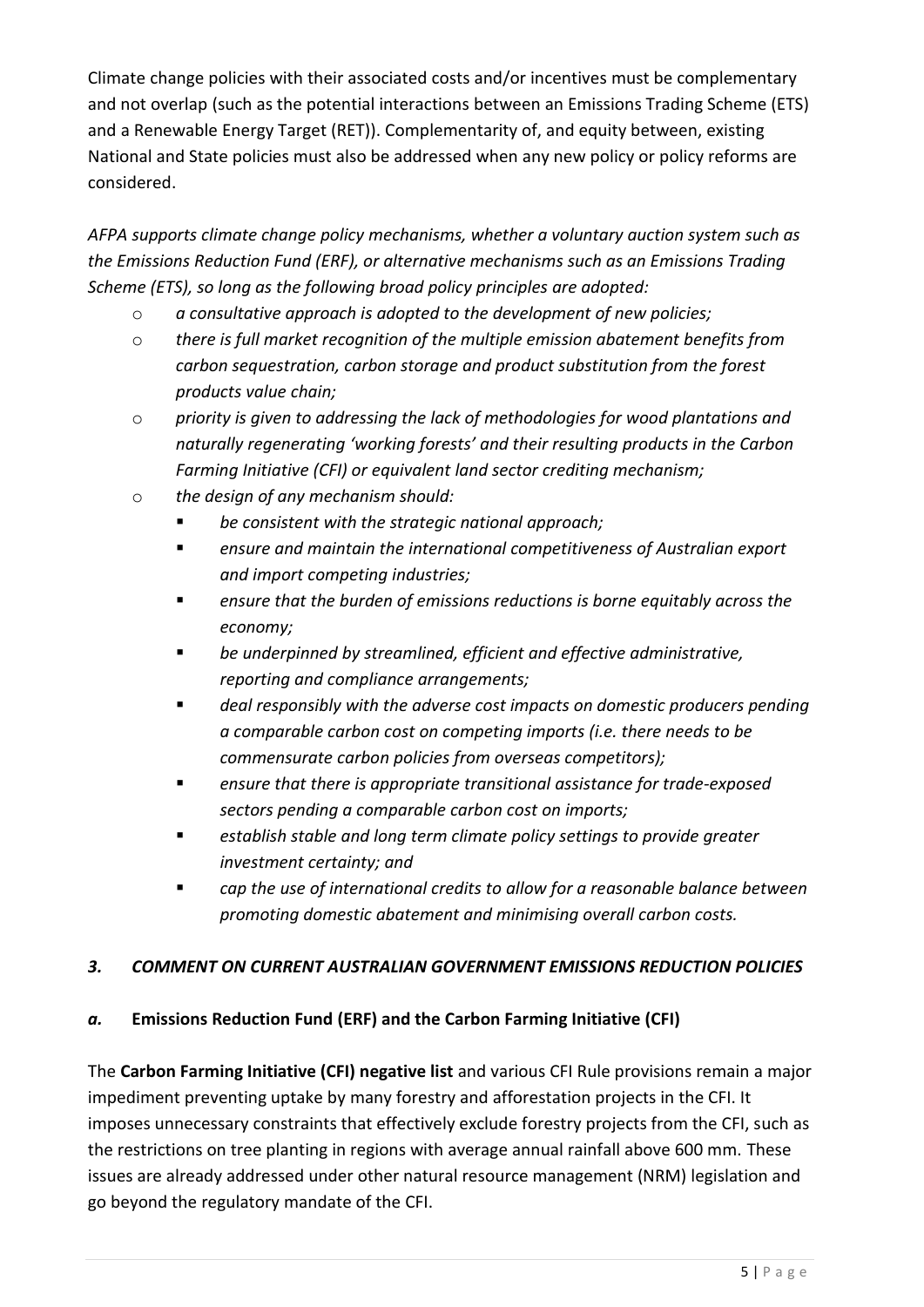*Access to the CFI should be based on the merits of the activity and should not duplicate other NRM regulation or provide additional red tape that is unrelated to carbon. Removing or effectively addressing the negative list and limiting CFI Rule provisions would enable forestry and afforestation projects to participate fully in the CFI and make a substantial positive contribution to meeting Australia's emission reduction targets.*

Australia's emission reductions continue to rely **on the land based sector and forestry activities, through recognition of the carbon sequestered from post-1990 afforestation and reforestation activities (i.e. mainly commercial plantations) and avoided deforestation from reduced vegetation clearing for agriculture**. The current plantation estate already contributes an emission offset of around 4.6% of Australia's total emission of 536 million tonnes, mainly from the approximately 800,000 ha of Kyoto compliant plantations (i.e. those established on cleared agricultural land since 1990). It is important to acknowledge that the commercial plantation estates offer one of the most efficient and effective approaches for large-scale reductions in net carbon emissions over the longer term.

*AFPA believes that, with the right policy settings, the forest, wood and paper products industry has the potential to play an even greater role in in Australia's ongoing mitigation effort. Indeed, the inclusion of commercial forestry activities is essential to the overall success of the Emissions Reduction Fund and the ability to meet Australia's emission reduction targets into the future.* 

Also, to promote the broader participation of forestry plantation projects, AFPA recommends the **existing 10-year contract period in the ERF be extended to 15 years or longer** for specific classes of projects or activity types. Forestry and reafforestation projects have emissions reductions benefits and financial paybacks well beyond ten years. A 10-year maximum investment will stifle private plantation investment, despite their potential to generate higher overall abatement and lower costs per unit of abatement over the medium term.

**Operational efficiency of the CFI and ERF.** AFPA acknowledges the efforts of the Government to reduce the complexity and red-tape associated with the current process of developing methodologies and gaining approval for carbon abatement projects under the CFI and ERF. However, areas that need further reform and streamlining include:

- the carbon price points coupled with length of contract and associated requirements currently do not adequately incentivise many types of potential projects including industrial and some land-based ones;
- burdensome transaction and audit costs;
- effort for key staff to apply for, and manage carbon contract;
- overly burdensome make good provisions and risk; and
- minimal recognition of the scale and complexity of industrial processes.

*Potential reforms include: utilising a Government-funded auditor; developing cost effective audit fast-tracks; reducing burdensome transaction costs; and increasing flexibility of the framework to better reflect industrial processes.*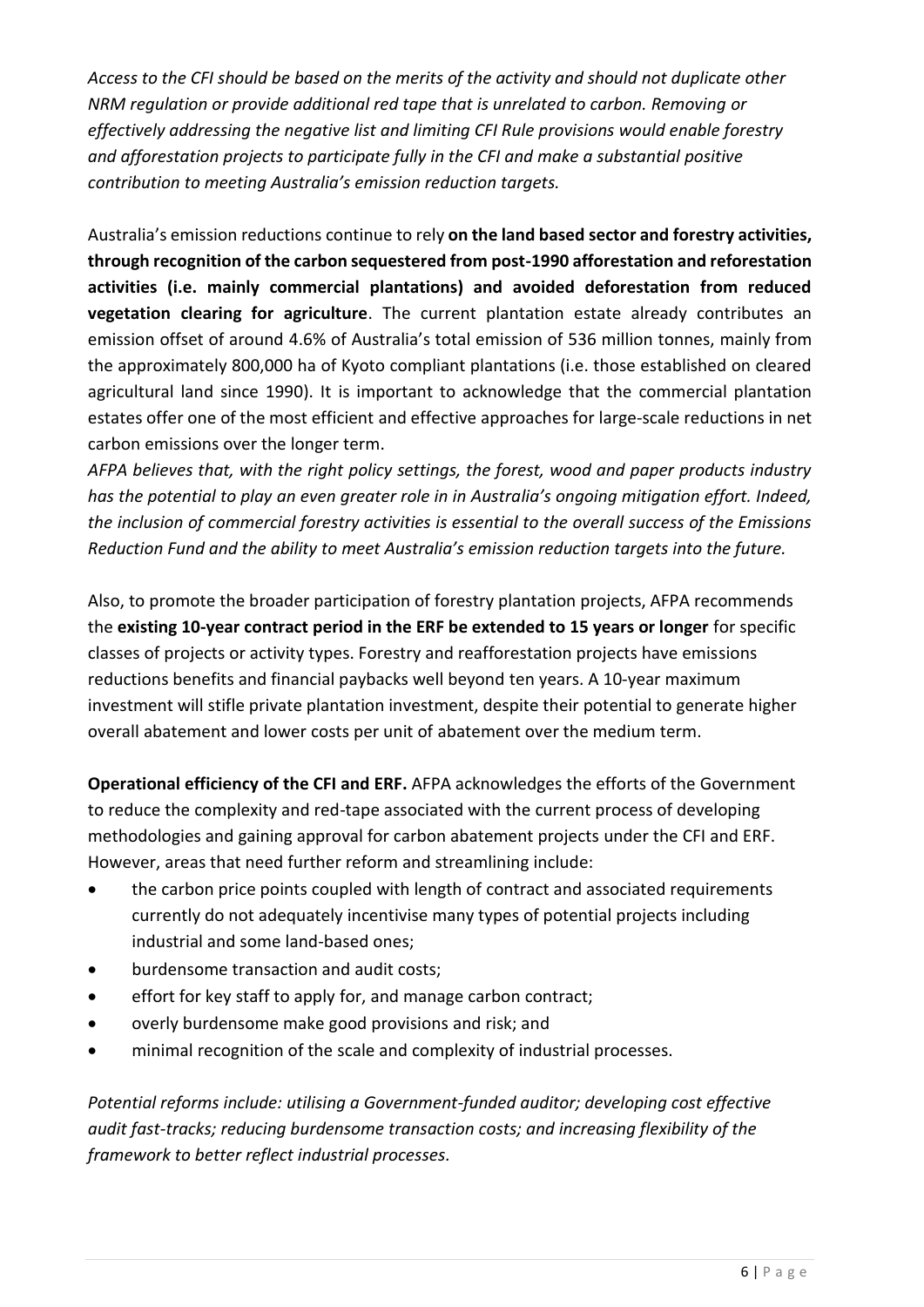**Sectoral approach to low cost abatement and co-benefits.** The Government's stated intent (first detailed in the ERF Green Paper) is to achieve the lowest cost of abatement, a sound public policy principle in terms of achieving economic efficiency and cost-effective climate change mitigation. However, in targeting low cost abatement within the Australian economy, the ERF was intended to be broad based and provide 'incentives for businesses, farmers, households and other entities to invest in technologies that will reduce our emissions at lowest cost'.

AFPA urges further investigation into the concept of adopting a sectoral approach in which the ERF allocates a proportion of its investment into different abatement or technology classes. The main benefits of a sectoral approach can include:

- spreading the portfolio risk;
- generating long term domestic structural capacity across key sectors; and
- delivering a range of low cost options with identified co-benefits and community support.

This would facilitate a range of technology options and land based activities which can deliver cost-effective outcomes for carbon abatement and broader economic, social and environmental outcomes. With respect to the forestry sector, there can be considerable cobenefits in addition to carbon emissions reductions, including reduced salinity, reduced soil erosion, enhanced water quality, improved agricultural productivity, biodiversity and regional development.

## *b.* **ERF Safeguard Mechanism**

The Government policy position on the ERF Safeguard Mechanism is to ensure that emissions reductions purchased by the Government are not offset by significant rises in emissions elsewhere in the economy; and that it is not to be 'revenue raising' and will 'allow businesses to continue ordinary operations without penalty'.

Previous AFPA comments on the ERF Safeguard Mechanism include:

- Designing an effective and equitable safeguarding mechanism is a complex task due to the variation in organisational structures, business focus and operational practices of entities operating in Australia. There should be continuing reform and consultation with interested parties.
- The ERF Safeguard Mechanism needed to be flexible and based on a streamlined National Greenhouse and Energy Reporting Scheme (NGERS).
- In determining baselines, there will always be fluctuations in emissions as a natural part of business and other non-policy factors. Baselines need to provide an accurate reflection of an entity's emissions profile over time.
- **Treatment of Incremental Expansion:** The ERF Safeguard Mechanism needed to ensure that rational investments to improve productivity and competitiveness are not penalised. Whilst noting the potential flexibility provided by the multi-year averaging provision, it remains based only on a measure of absolute emissions and, as a result, may adversely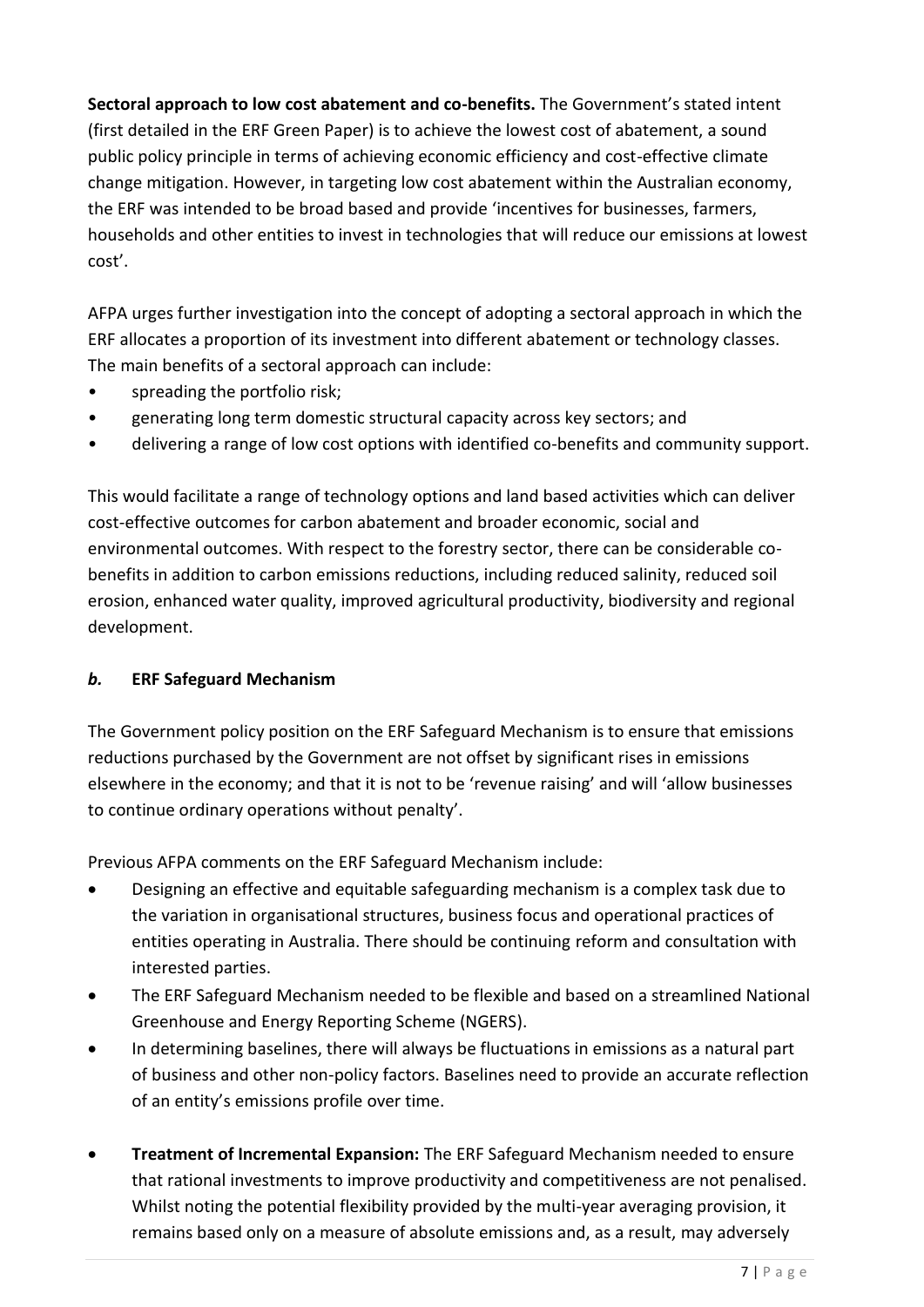impact many industry participants that are simply seeking incremental process and technical improvements to increase production by small amounts.

*AFPA urged, as an option, the inclusion of an emissions intensity test that would allow a facility to exceed its absolute baselines so long as the emission intensity of production is not increasing. Providing a secondary threshold of emission intensity better reflects the realities of business operations over the business cycle, and allows for changes in production, expansions and maintenance requirements.*

- **Best Practice:** There remains a lack of detail and uncertainty around the capacity to assess 'best practice' and continued consultation with affected industries is needed.
- **Exceptional Circumstances:** There remains the need for a provision to allow for the impact of events beyond the control of the facilities. However, this area needs more clarity such as defining what constitutes a 'natural disaster', and what are reasonable steps to mitigate risk of excess emissions. *AFPA suggested the addition of a provision for the impact of other circumstances reasonably outside a facility's control, such as catastrophic equipment failure.*
- **Publication of Information:** Due to potentially commercially sensitive information at the facility level, it is proposed that only the necessary aggregated baseline and emissions information be made publicly available.
- **Regulatory Burden:** *AFPA supports the Government's commitment to reducing the regulatory burden on business, as such the safeguard mechanism should be as administratively simple as possible to reduce that burden. As the various liable industry sectors are often vastly different, flexibility is needed in the key components of the safeguard mechanism such as baselines and emission management.*

## **c. Energy Policy and Renewable Energy Target (RET)**

Significant energy price rises threaten the continued viability of Australia's forest product industries. Internationally competitive energy costs are essential if manufacturing in Australia is to survive and grow. If Australia is to remain competitive in international markets, it is important that Australia's energy policies do not disadvantage domestic operations by subjecting trade-exposed industries to costs not faced by competitors in other countries.

Some key policy reform priorities include:

• **Generators/Users:** Previous energy policy reform has focused on electricity generators and distributors with little regard for energy users. *More balanced policy requires both sides of the energy market to be given equal consideration.*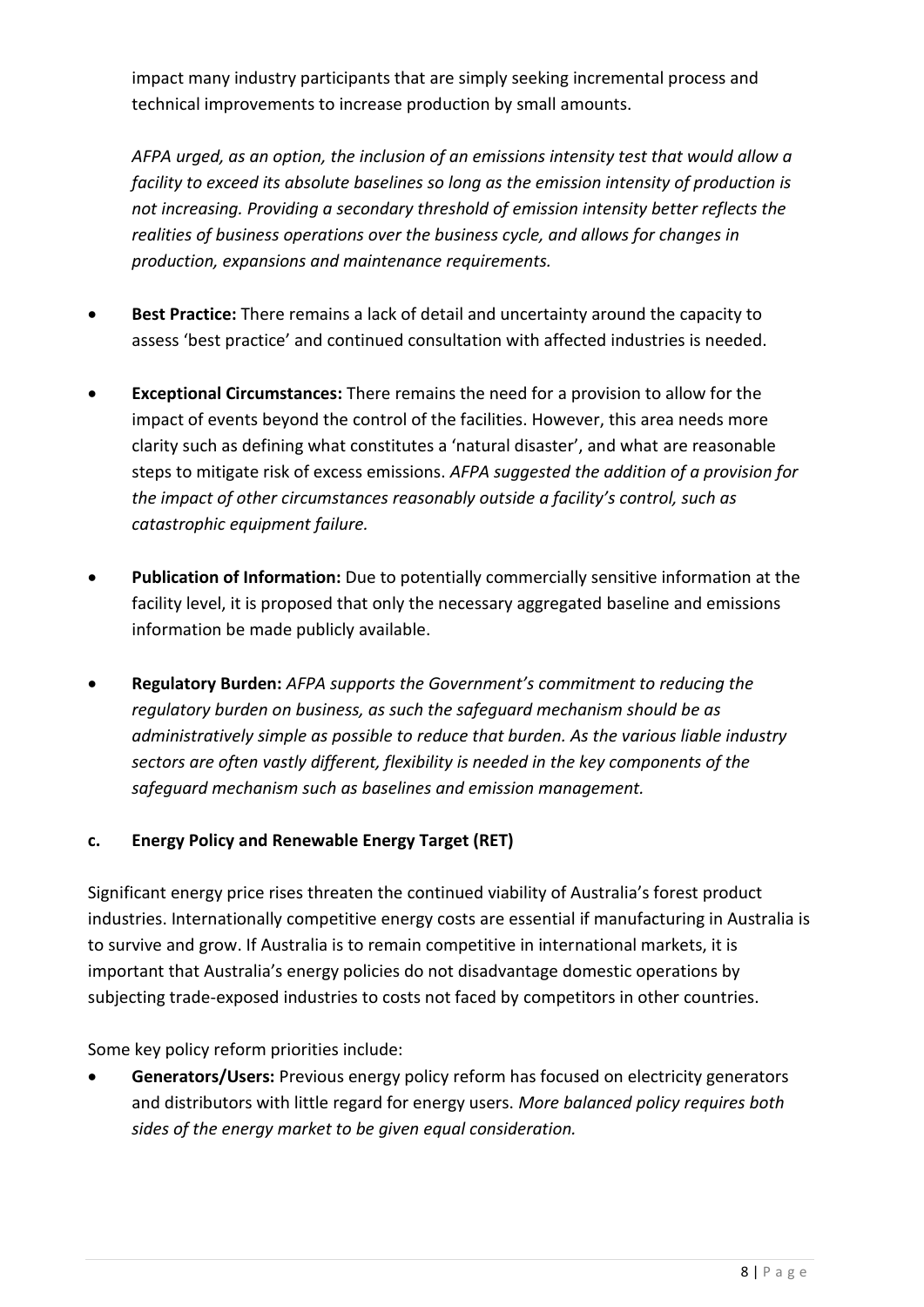- **Infrastructure:** Significant energy infrastructure investment (in both renewable and other generation capacity, and transmission and distribution network infrastructure) has occurred over the past decade to deliver 'accessible and reliable' energy to Australia. *AFPA urges Government to consider reform of the existing rules and policies to ensure that network investment is prudent, necessary and tightly controlled, and that the costs of the investments are transparent, justified and affordable.*
- **Energy Security/Gas:** Gas-fired generation is important to the ongoing energy input and costs of the forest products industry. Noting too that gas pricing has significantly increased over the last few years imposing a huge unexpected input cost risk for domestic manufacturers. The core policy objectives in this area should be that gas-fired generation remains affordable; reliable; of a high quality; sustainable in the long-term; and the gas market is transparent and accessible by domestic users. *AFPA urges Government to put in place policies to ensure adequate supplies of affordable gas and gas infrastructure, ensuring better certainty for industry into the future.*
- **Renewable heat in industrial processes:** Energy is a far broader term than just electricity, it also includes thermal (heat) such as steam used predominately in large industrial processes. The Large Scale Renewable Energy Target (LRET) currently only recognises the renewable energy benefits from electrical energy (such as the replacement of coal with renewable biomass fuel which is used to produce electricity).

A significant renewable energy opportunity is currently being missed and it is recommended that the use of renewable biomass should similarly extend to the generation of heat energy (i.e. steam for process drying as in papermaking or sawn timber mills). It is conservatively estimated that the inclusion of renewable heat in the RET has significant potential and could contribute the equivalent of several thousand GWh in renewable energy per annum from the wood and paper products industry in Australia. It should be noted that in the current Small-Scale Renewable Energy Target (SRET), solar hot water is already included as a source of renewable heat.

*AFPA urges more incentives are made available for bioenergy projects under the Renewable Energy Target (RET); and the recognition of the renewable heat component of energy in an enhanced RET and/or other policy mechanisms (e.g. as is currently the case in UK and Europe). AFPA also proposes an energy policy target is adopted that includes 10% of the RET sourced from bioenergy (including renewable heat).*

## **d. Energy Efficiency**

Australia's forest, wood and paper product industries have been effective in pursuing energy efficiency projects on a business by business basis. In an environment of increasing energy costs, examining the cost-effective use of energy and potential improvement projects is an essential part of a company's routine business decisions.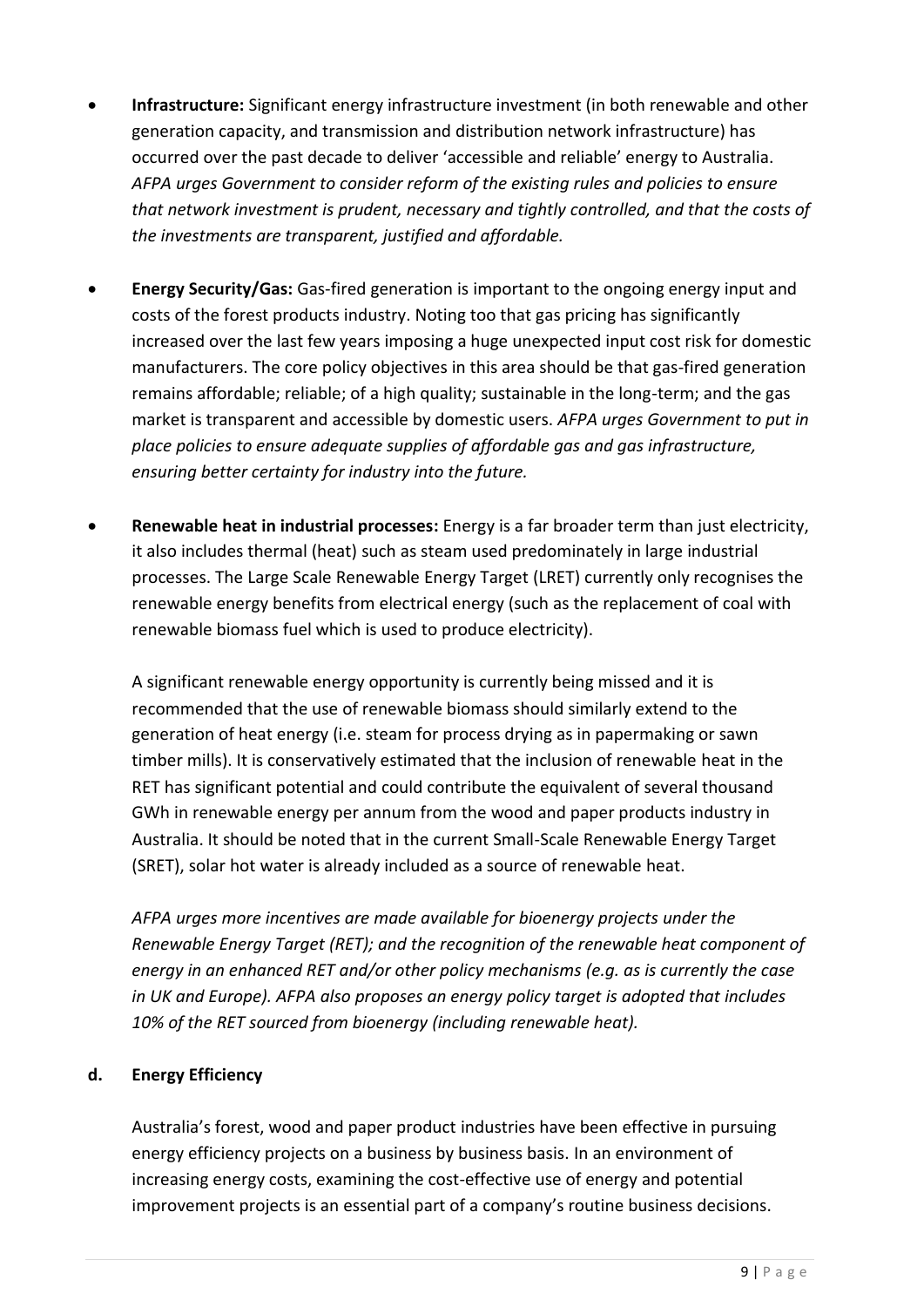*AFPA urges that any energy efficiency policy proposals focus on facilitation, communication and support for companies to undertake energy efficiency projects.*

### **e. International Credits**

Following the Paris Agreement, the rules for trading international credits after 2020 are yet to be finalised – these discussions continue. It is important to alleviate cost pressures on domestic industry while at the same time providing incentives for domestic action. Forest, wood and paper product industries have significant potential to store carbon and reduce emissions.

If Australia is to remain competitive in international markets, it is important that our policies do not disadvantage domestic wood and paper product manufacturing operations by subjecting these trade-exposed industries to costs not faced by competitors in other countries. Additionally, for domestic manufacturing facilities to plan investments and fully understand the net cost of abatement today and into the future, the price of credits needs to be relatively stable and predictable over the long term.

### *AFPA urges the Government:*

- *to continue its active participation in international discussions on trading credible and high-quality credits under Article 6 of the Paris Agreement with an Australian industry focus; and*
- *that there should be an appropriate focus on domestic credits (including a cap on credible and high quality international credits) to allow for a reasonable balance between promoting domestic abatement and investment, and minimising overall carbon costs to industry.*

## **4.** *OPPORTUNITY - RENEWABLE BIOENERGY AND BIOFUELS*

Globally, bioenergy (i.e. energy sourced from biomass) accounts for around 77% of renewable energy, which represents 13% of the world's primary energy mix. Woody biomass accounts for nearly 90% of the world's renewable energy supply. Residues from Australia's forest, wood and paper products industry hold great potential as alternatives to fossil fuels for energy generation. Biomass can be used for renewable electricity, heat and liquid fuels, which tend to be more efficient than electricity generation.

The International Energy Agency (IEA) forecasts that by 2050, bioenergy could provide 3,000 TWh of electricity or 7.5% of world electricity generation. In addition, heat from bioenergy could provide 15% of global final energy consumption in industry and 20% in the building sector. However, despite having the highest area of forest per capita of the developed nations, Australia lags in the use of bioenergy, which represents less than 1% of electricity production. In Finland, bioenergy contributes 16% of energy consumed. In Denmark it is 15%. In Sweden more than 7%.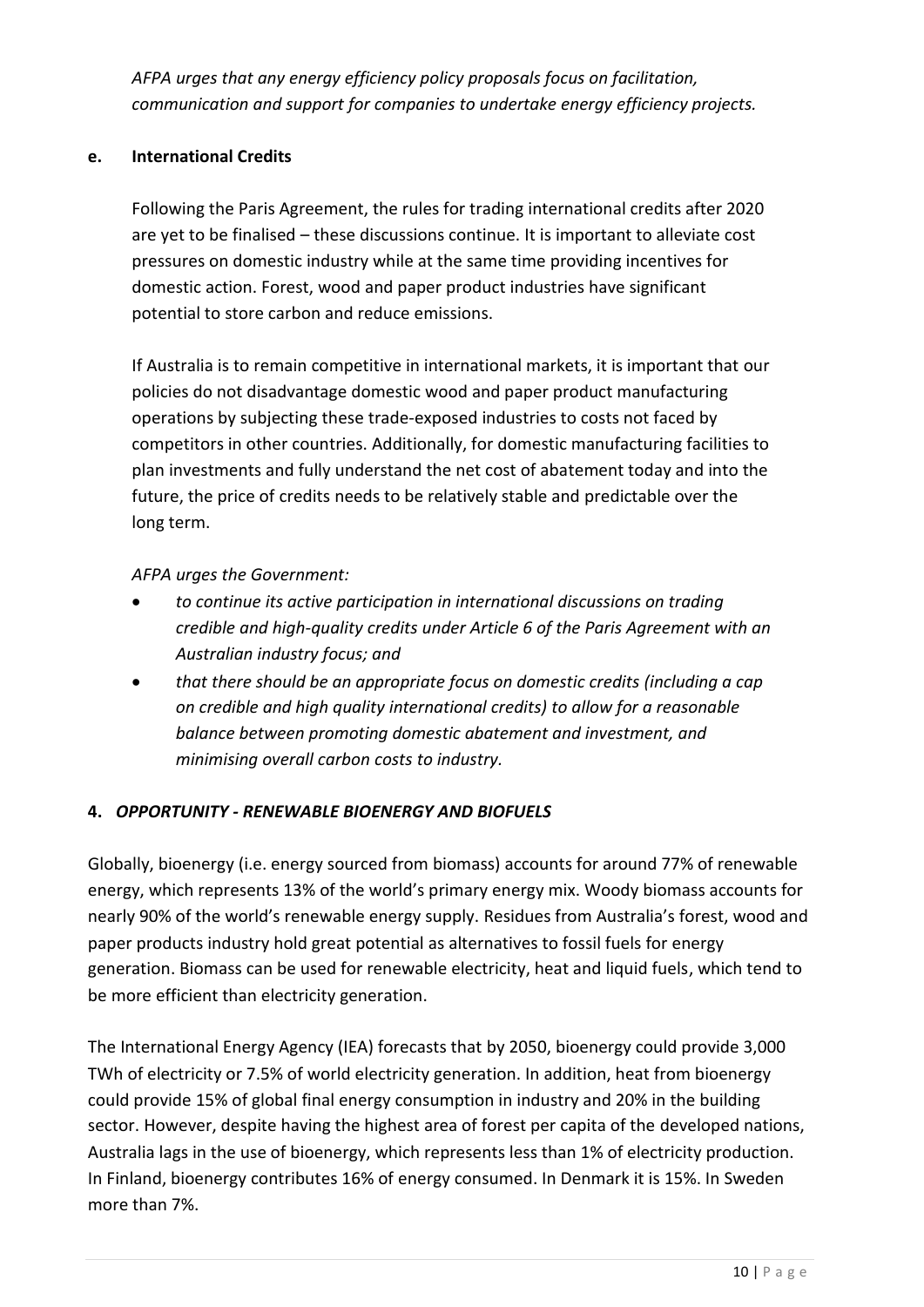Sustainably produced biomass from timber processing activities (such as sawdust, timber offcuts and forestry waste) and other agricultural sources, can offer significant potential to contribute to Australia's renewable energy future. Currently, Australia's timber industry produces a large amount of sustainable biomass from timber processing and paper manufacturing operations. However, only some of it is being utilised in local or regional bioenergy facilities, or as wood pellets that are exported overseas as a source of renewable energy. This export market potential also demonstrates the imbalance in renewable energy policy settings, whereby markets in many countries in Europe and Japan, for example, can offer better prices for sustainable biomass given their more favourable renewable energy policies.

Uniquely, bioenergy can deliver baseload power 24 hours a day, 7 days a week, unlike many alternative renewables. Bioenergy can also support greater jobs compared to other renewables, and it is well suited to many existing wood and paper product manufacturing sites in rural and regional areas.

Bioenergy produced from sustainable biomass is renewable. Under the Kyoto Protocol, bioenergy is regarded as  $CO<sub>2</sub>$  neutral. The United Nations Framework Convention on Climate Change also defines bioenergy as renewable, if it is produced from biomass that is sustainably managed. Australian governments recognise it as an eligible renewable source under the current Renewable Energy Target, and other renewable energy and climate change policies and initiatives. The Clean Energy Finance Corporation (CEFC) recognises the significant potential for bioenergy to contribute to renewable energy, biofuels and carbon emissions, creating the \$100 million Australian Bioenergy Fund<sup>1</sup> to invest in bioenergy and waste to energy projects. As at June 2015, the Australian Renewable Energy Agency (ARENA)<sup>2</sup> had invested over \$7.6 million in bioenergy projects and wants to invest more in this renewable.

As discussed above, a major impediment to the general uptake of bioenergy in Australia is the sole emphasis on renewable electricity in the RET. This has constrained bioenergy investment in renewable heat and cogeneration opportunities. The RET currently offers a carbon price that incentivises companies to undertake these types of renewable projects. The use of renewable heat is actively promoted in Scandinavia and many other parts of the world as an effective means for reducing fossil fuel reliance. The lack of incentives for the use of forest biomass in energy generation creates a serious imbalance in the renewable energy market, and misses some of the lowest cost opportunities for carbon emissions abatement.

Policy development needs to be flexible to support a potentially broad range of bioenergy based opportunities from small co-generation facilities located in small regional areas to large facilities located in cities and other industrial centres.

<sup>1</sup> [https://www.cleanenergyfinancecorp.com.au/media/158193/cefc-factsheet\\_australian-bioenergy-fund\\_lr.pdf](https://www.cleanenergyfinancecorp.com.au/media/158193/cefc-factsheet_australian-bioenergy-fund_lr.pdf) <sup>2</sup> <https://arena.gov.au/funding/investment-focus-areas/bioenergy/>

-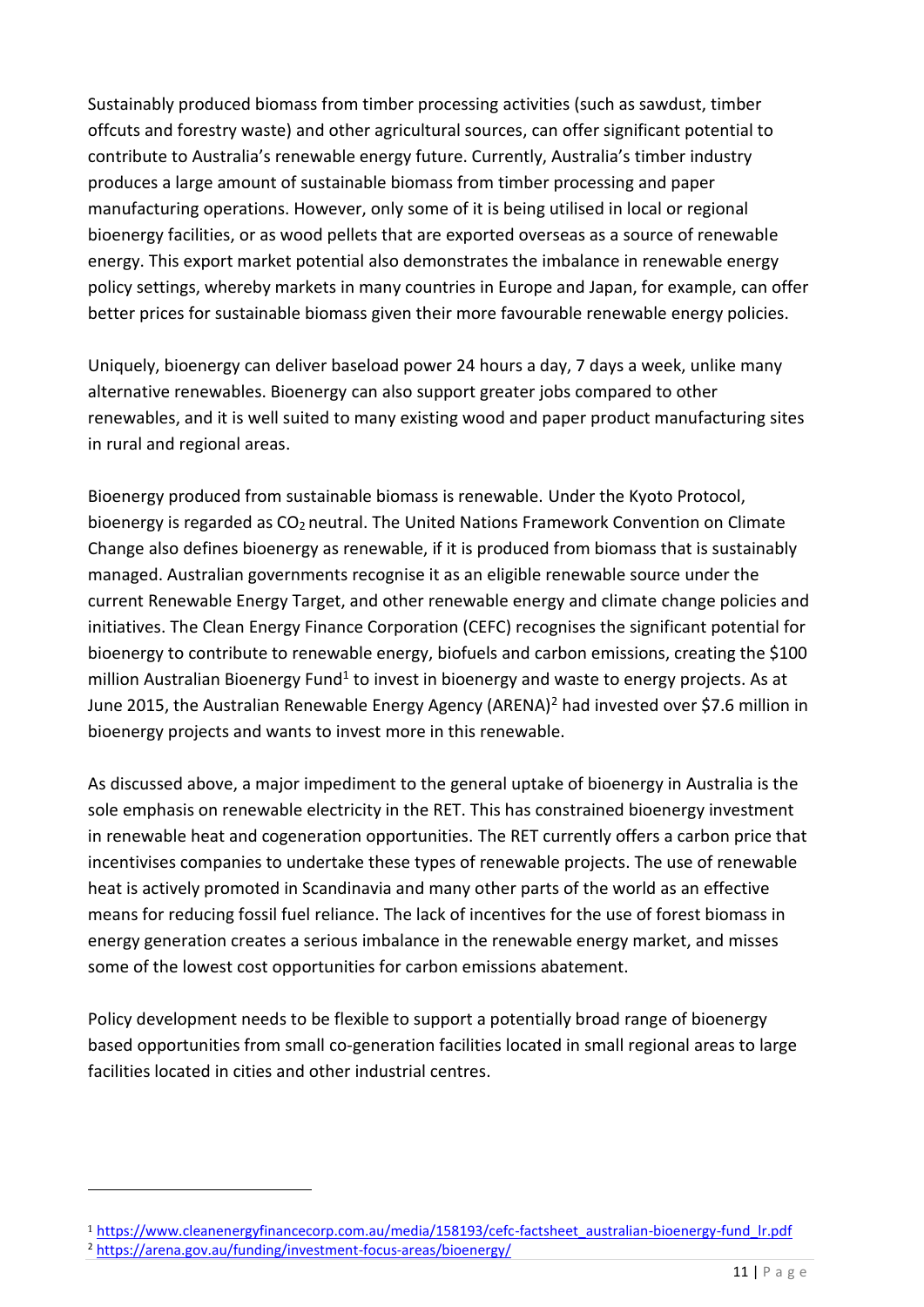*AFPA supports renewable energy policies that:*

- *recognise the potential and develop incentives for renewable energy opportunities for bioenergy, including for renewable electricity, heat (i.e. renewable thermal/steam) and biofuels;*
- *support the inclusion of both plantation and native forestry harvesting and processing residues from sustainably managed operations as renewable energy sources which must be provided the same opportunity for renewable energy credits (or any other policy instrument) as hydro, wind and solar;*
- *support greater utilisation of waste to energy systems; and*
- *provide a level playing field for bioenergy with respect to other clean technology sources, such as wind and solar.*

# *4. OPPORTUNITY - FOREST INDUSTRIES AND CARBON LCA BENEFITS*

Land based emission reduction schemes such as the Carbon Farming Initiative (CFI) and Emissions Reduction Fund (ERF) need to recognise the full life cycle benefits from harvested wood and paper products in addition to the carbon stored in trees (see Figure 1). A full lifecycle analysis of forest products will also consider their relatively low embodied energy and clarify the advantages of using them to substitute for other materials and/or other wood product imports.

**Figure 1.** Carbon emission abatement implications (t C ha-1 sequestered or displaced) of the conservation and harvest scenarios for North Coast of NSW forests.



*Source: Ximenes F., George B., Cowie A., Williams J. and Kelly G. (2012) Greenhouse gas balance of native forest in New South Wales, Australia. Forests 3: 653-683.*

As the only carbon positive sector of the Australian economy, the forest products industry should be at the forefront of a renewable and sustainable economy. However, the policy environment for enabling carbon based opportunities to be realised fully is either yet to be developed or is impeded by the existing regulatory environment.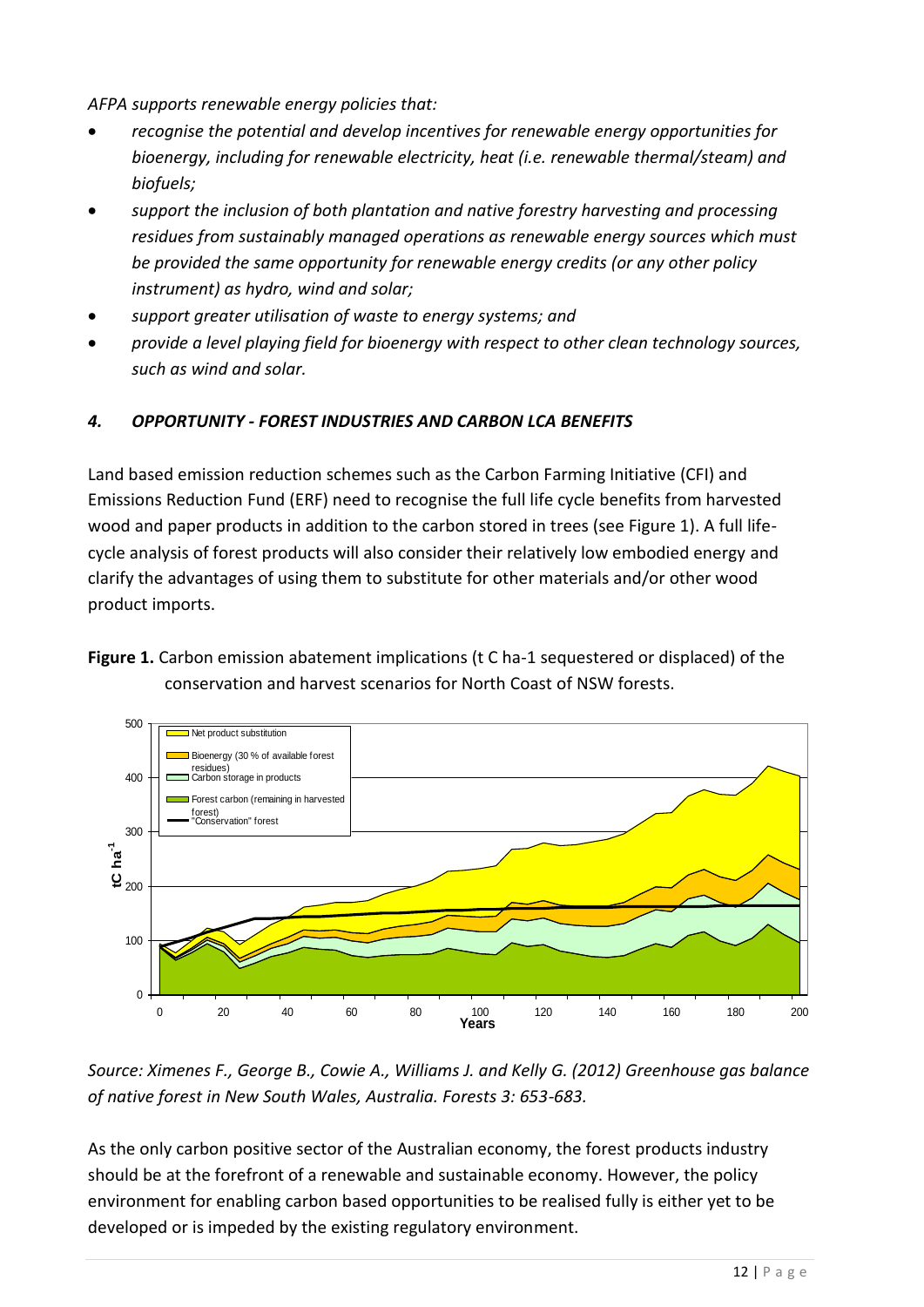Given the role of harvested wood and paper products (HWPs) as a carbon store and their substitution effects, there is a need for more appropriate implementation of life cycle inventory (LCI) and life cycle assessment (LCA) with respect to procurement of building materials and paper products. By tracking the inputs and outputs for each stage of production and consumption, the LCI of a product can be traced from cradle-to-grave, including in-service, recycling and landfill. Full life cycle accounting can identify and compare the low embodied energy of wood and paper products versus other more carbon-intensive products which is important in terms of the use of wood in reducing emissions in housing and non-residential construction<sup>3</sup>.

*To realise some of the forest industry's carbon-based emissions reduction opportunities, AFPA urges the Government to:*

- a) *address the policy and regulatory impediments to carbon-based opportunities for the forestry sector, such as developing suitable methodologies in the Carbon Farming Initiative (CFI) and Emissions Reduction Fund (ERF);*
- b) *take a holistic view of the carbon emission abatement potential of naturally regenerated forests and plantations recognising their multiple carbon sequestration and product substitution benefits;*
- c) *provide a policy framework for carbon that does not attempt to regulate other land use issues (e.g. water, biodiversity, community issues), which are more appropriately addressed elsewhere in public regulation;*
- d) *amend existing regulations to value the carbon stored in wood and paper products over their service life and beyond through landfill;*
- e) *ensure building codes and energy rating schemes do not unfairly restrict the use of wood products, and recognise their life-cycle benefits and low carbon footprint; and*
- f) *that Government agencies more adequately take into account and implement LCI and LCA assessments, including the carbon emissions profile of alternative materials on a wholeof-life procurement basis, as part of the environmental sustainability provisions of the Commonwealth Procurement Rules (CPR).*

## *5. OPPORTUNITY - GOVERNMENT PROCUREMENT POLICIES*

<u>.</u>

Given their inherent environmental strengths as a renewable resource with a very low carbon footprint, forest products should be adequately acknowledged in public procurement programs. Planet Ark in their national '*Make [It Wood](http://makeitwood.org/wep/)*' campaign have identified that local, state and national governments around the world are working hard to find ways to help tackle climate change. Local governments are often leading the way with energy saving and green building policy solutions. They state that building with responsibly sourced wood can help meet climate change targets as well as deliver other benefits like increased speed of construction and better health outcomes.

<sup>&</sup>lt;sup>3</sup> Lippke, B., Oneil, E., Harrison, R., Skog, K., Gustavsson, L. and Sathre, R. (2011). Life cycle impacts of forest management and wood utilization on carbon mitigation: knowns and unknowns. *Carbon Management* 2: 303-333.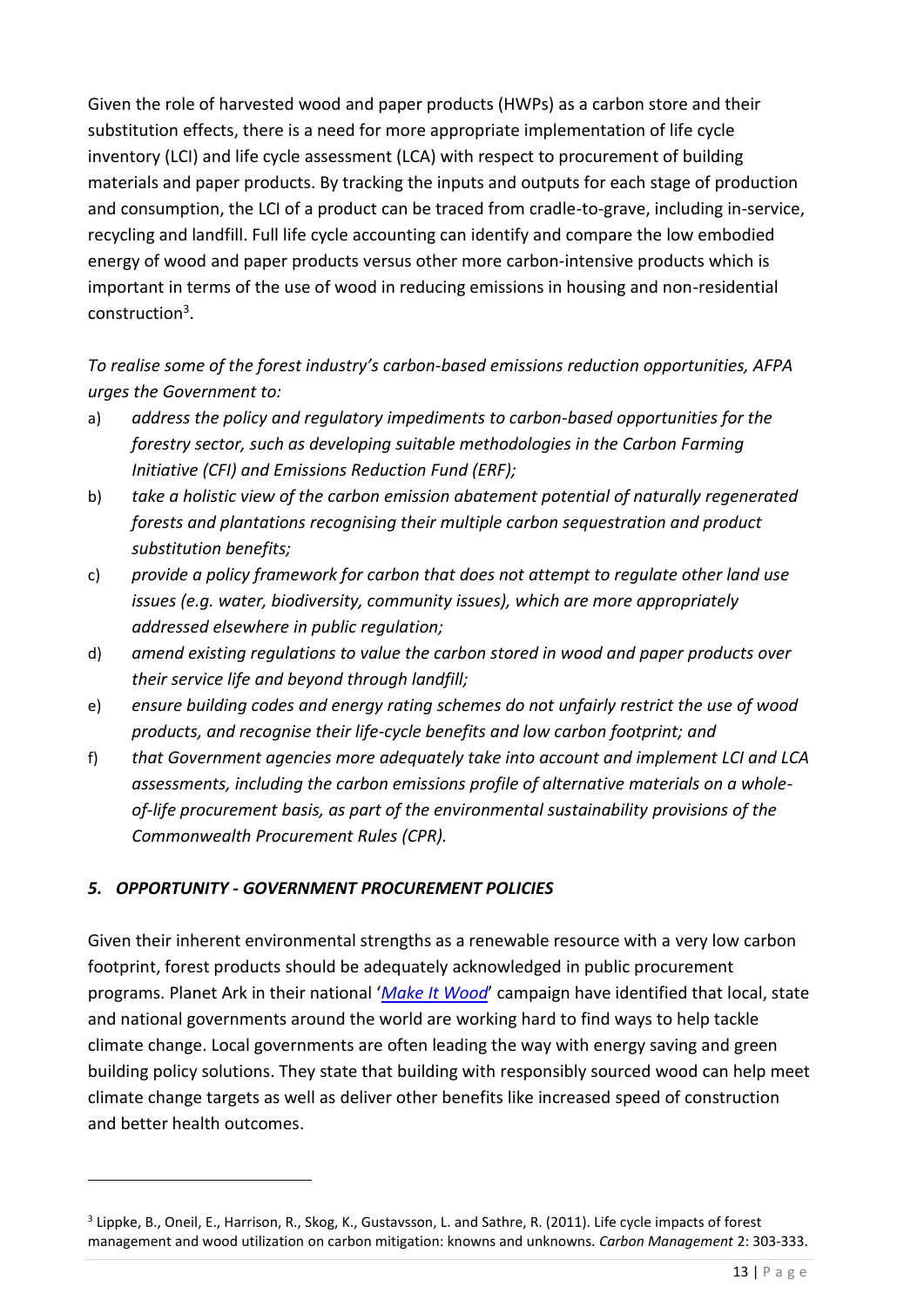As an example, national governments (in countries such as New Zealand, Canada, France, Finland and the Netherlands) and many local governments in Australia (such as the Latrobe City [in Victoria] and Wellington [in NSW] councils), are adopting Wood Encouragement Policies (WEPs) as part of their procurement practices to better capture the carbon abatement benefits of using more wood in building and construction.

Governments are urged to develop and adopt similar WEPs for all housing and commercial construction developments. A WEP generally requires responsibly sourced wood to be considered, where feasible, as the primary construction material in all new-build and refurbishment projects. A WEP does not mandate the use of wood, but rather requires its full consideration as a preferred building material when it is equally fit-for-purpose. The emissions abatement potential from adopting policies such as WEPs can make a significant contribution to reducing emissions.

These opportunities are also relevant in the context of mid-rise and multi-residential construction trends and changes to the National Construction Code (NCC), which now allows for timber construction up to 25 metres or around 8-storeys in height. The changes to the NCC allow buildings in Classes 2 (apartments), 3 (hotels), and 5 (offices) to be constructed using timber building solutions. New building materials options include traditional timber framing and innovative massive timber systems, such as CLT, LVL and glulam. The drivers for adopting the new building practices will be emissions reductions, cost savings and consequent potential increases in margins for developers and builders. Preliminary economic modelling indicates possible savings in the order of 10-15% in multi-residential and commercial build costs, primarily due to shorter construction times.

# *To realise some of the forest industry's carbon based emissions reduction opportunities, AFPA urges governments to:*

- *Implement more transparent government procurement policies and practices which take into account the high environmental and social standards of domestic suppliers, as well as the significant economic and social benefits from purchasing locally made products; and*
- *Develop a target for green building and wood product encouragement policies, such as the adoption of a wood encouragement policy by up to 50 local councils by 2030. Wood based products could be used in new Federal and State Government buildings, including government offices, schools, hospitals (noting the proven health benefits of utilising wood products in commercial buildings*).

## **6.** *OPPORTUNITY - NEW FOREST, WOOD, PAPER AND BIOPRODUCTS*

AFPA is very positive about the continued future market demand for forest and wood products globally, regionally and in Australia in traditional markets, in emerging markets, and also in new bio-fibre based products and services which are developing. Wood fibre is a natural, renewable, recyclable and sustainable resource. This is now well recognised in many countries in the rest of the world and supported by communities and governments for their triple bottom line benefits: environmental, social and economic.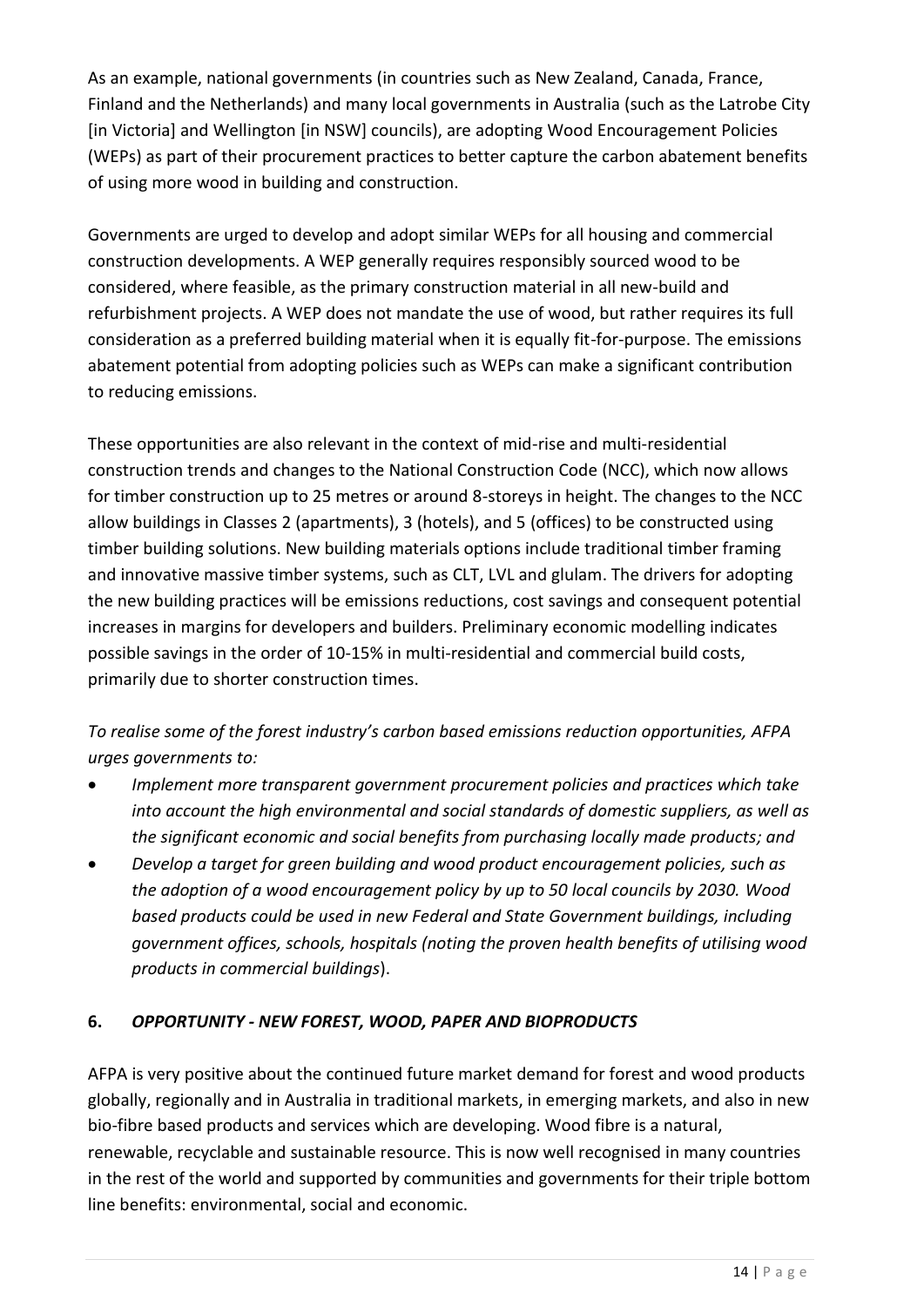With an expanding population, both in Australia and in the South-East Asia region, aging stock and high forecast demand for new housing and other wood-based products over the next few decades, the forest industry has the potential to provide a versatile range of wood products for structural, commercial building and high quality appearance uses. Wood and paper products involve lower energy inputs in production and provide a range of carbon mitigation and sequestration benefits relative to other building materials.

Historically, forests have and can produce many different products to meet highly diverse society demands and evolving environmental consciousness. Some known opportunities for improved efficiency, diversification, value adding and product innovation with respect to wood and paper products include:

- biofuels for electricity and heat production;
- cogeneration of electricity and heat in pulp and wood processing operations;
- composite wood products and building systems;
- new structural and panelling technologies that utilise small-wood and residues in timber construction in commercial and high-rise buildings;
- innovative tissue, paper and packaging products; and
- bio-chemicals, textiles, solvents, plastics, lubricants, fragrances, and other potential outputs from 'bio-refineries'.

*AFPA recommends that appropriate, effective and sustained action is taken by Government to ensure that industry can take advantage of the opportunities to diversify and value-add, including by commercialising its Australian innovations.*

## **7.** *OPPORTUNITY - FOREST INDUSTRIES ROLE IN CLIMATE CHANGE ADAPTATION*

Governments have a major role to play in climate change adaptation policy and implementation. The forestry and forest product industries are both adversely impacted by, and can play a significant positive role in, climate change adaptation.

Although there are many similarities between agricultural pursuits and the forestry sector, forestry does have unique characteristics, due in part to the long timeframes between establishment and harvest. Natural forests and plantations are vulnerable to harm from both extreme weather events (e.g. bushfires, cyclones) and long-term effects of a changing climate such as more frequent drought, especially as a dry-land agricultural land-use activity. Forecast changes in rainfall, temperature and weather patterns can produce a range of positive and negative productivity and other impacts depending on industry sector and geographic region. A changing climate imposes significant challenges and some opportunities for the forest and forest based industries in dealing with these changes.

Forestry activities can also enhance agricultural productivity through beneficial impacts on pasture, crop and animal production, primarily through provision of shade and shelter, nutrient cycling and soil conservation. Agriculture and forestry are not necessarily mutually exclusive and there exists a continuum of tree planting and forestry activities across the landscape at a range of scales and tree densities.